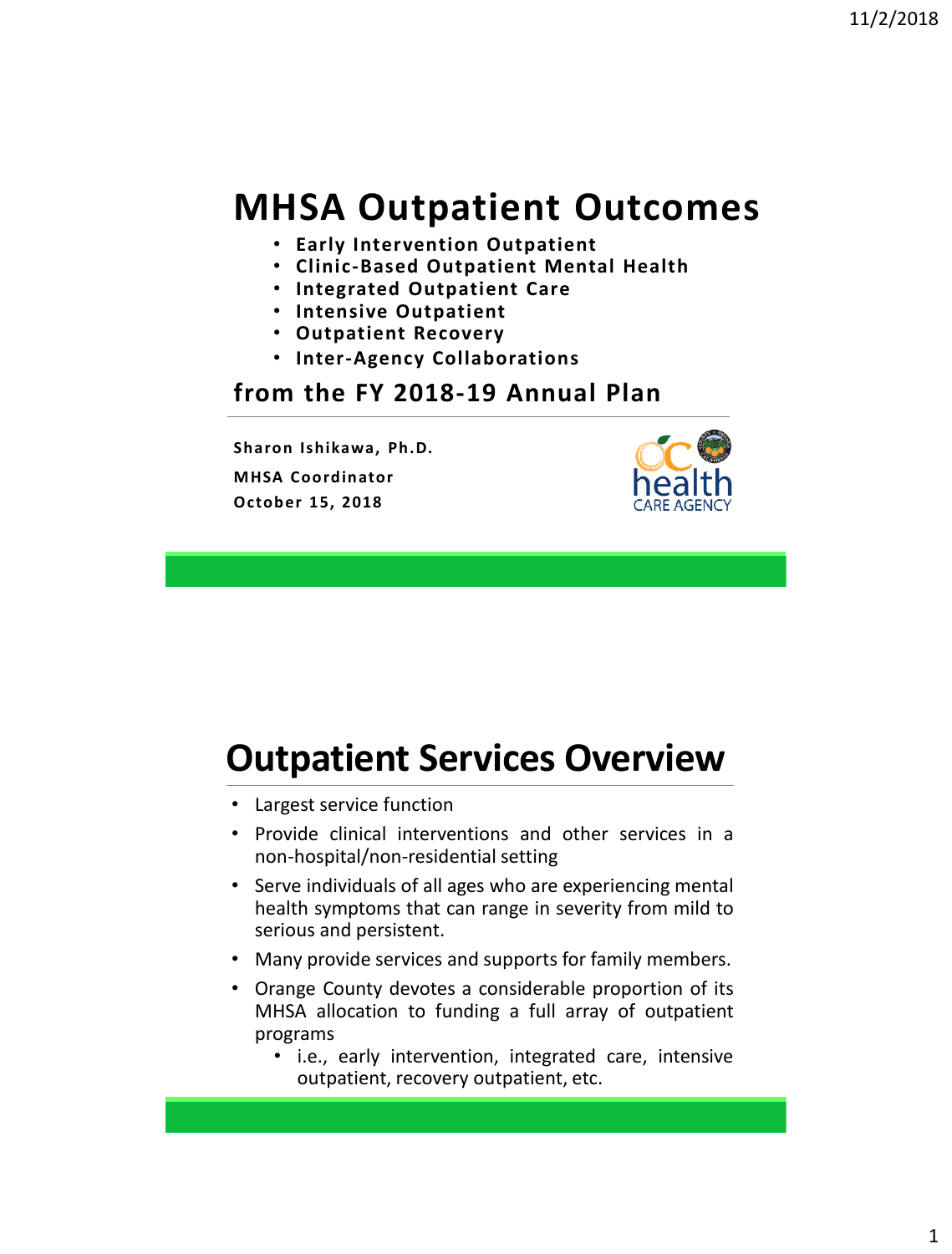# *Outpatient Services: Early Intervention*

- **What?** Outpatient programs aimed at preventing symptoms of mental illness from becoming severe and disabling. Most specialize in serving a traditionally underserved group.
- **Who?** Individuals of all ages experiencing mild to moderate mental health symptoms.

#### **Early Intervention Outpatient**

| Program                                                               | <b>Children</b>                  | TAY /<br><b>Adult</b> | <b>Older</b><br><b>Adults</b> | Total |
|-----------------------------------------------------------------------|----------------------------------|-----------------------|-------------------------------|-------|
| <b>Community Counseling and</b><br><b>Supportive Services</b> (pg 92) | 34                               | 417                   | 16                            | 467   |
| OC Parent Wellness (pg 110)                                           | $n = 76$ youth; $n = 541$ adults |                       |                               | 617   |
| OC ACCEPT (pg 103)                                                    | 101<br>20                        |                       |                               | 121   |
| OC4Vets (pg 99)                                                       |                                  |                       |                               | 172   |
| College Veterans (pg 97)                                              |                                  | 27                    |                               | 27    |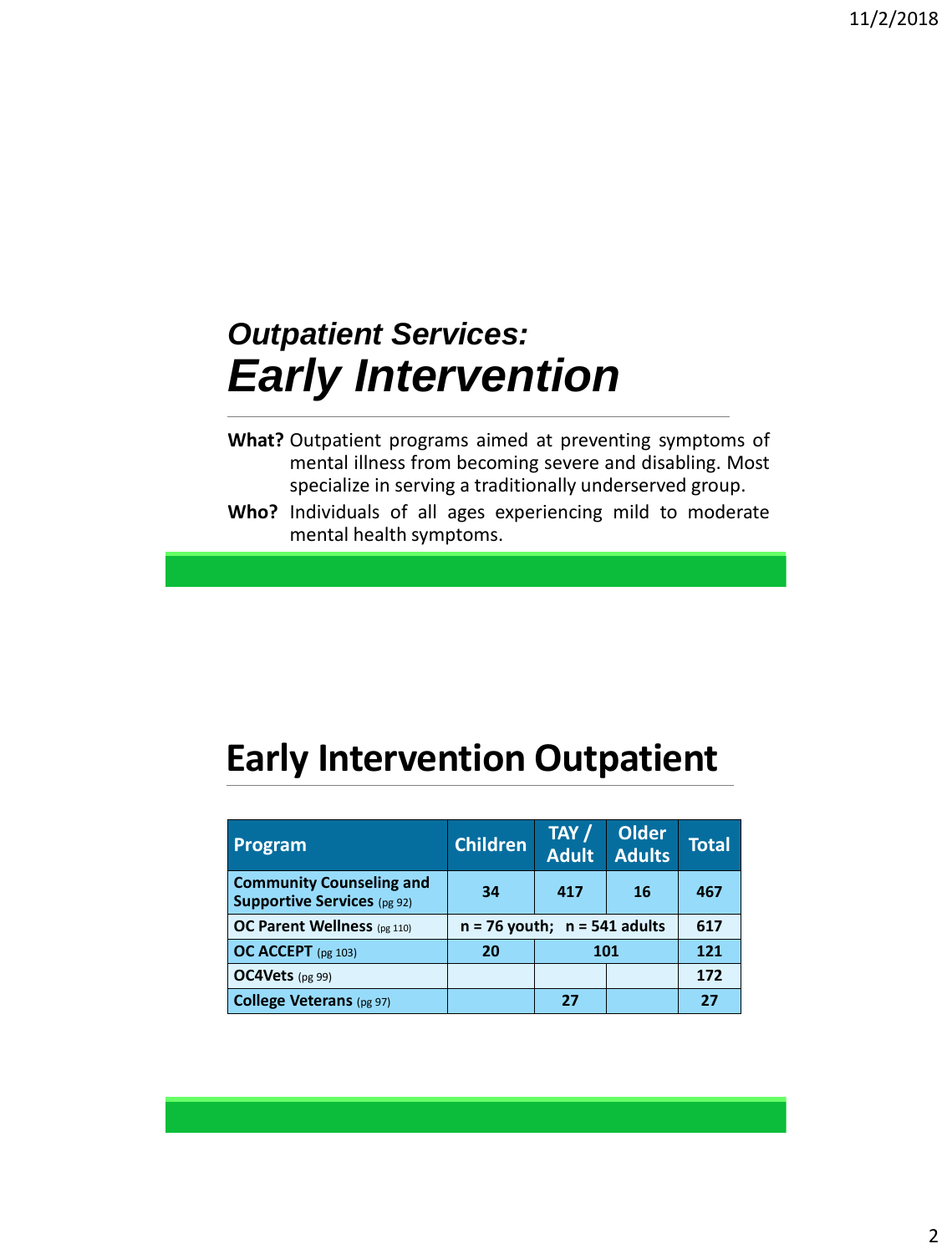### **Outpatient OQ© Reporting**

#### **Why Use a Measure with Clinical/Client-Focused Metrics?**



### **OQ© Clinical Scoring**

#### **Clinical Cutoff**

**At/Above Cutoff Level of distress in clinical range**

#### **Below Cutoff Level of distress comparable to general community**

#### **Reliable Change Index (RCI)**

**Difference between baseline and follow up large enough to reflect meaningful change in functioning / symptoms**

- **Better?**
- **Worse?**
- **No change?**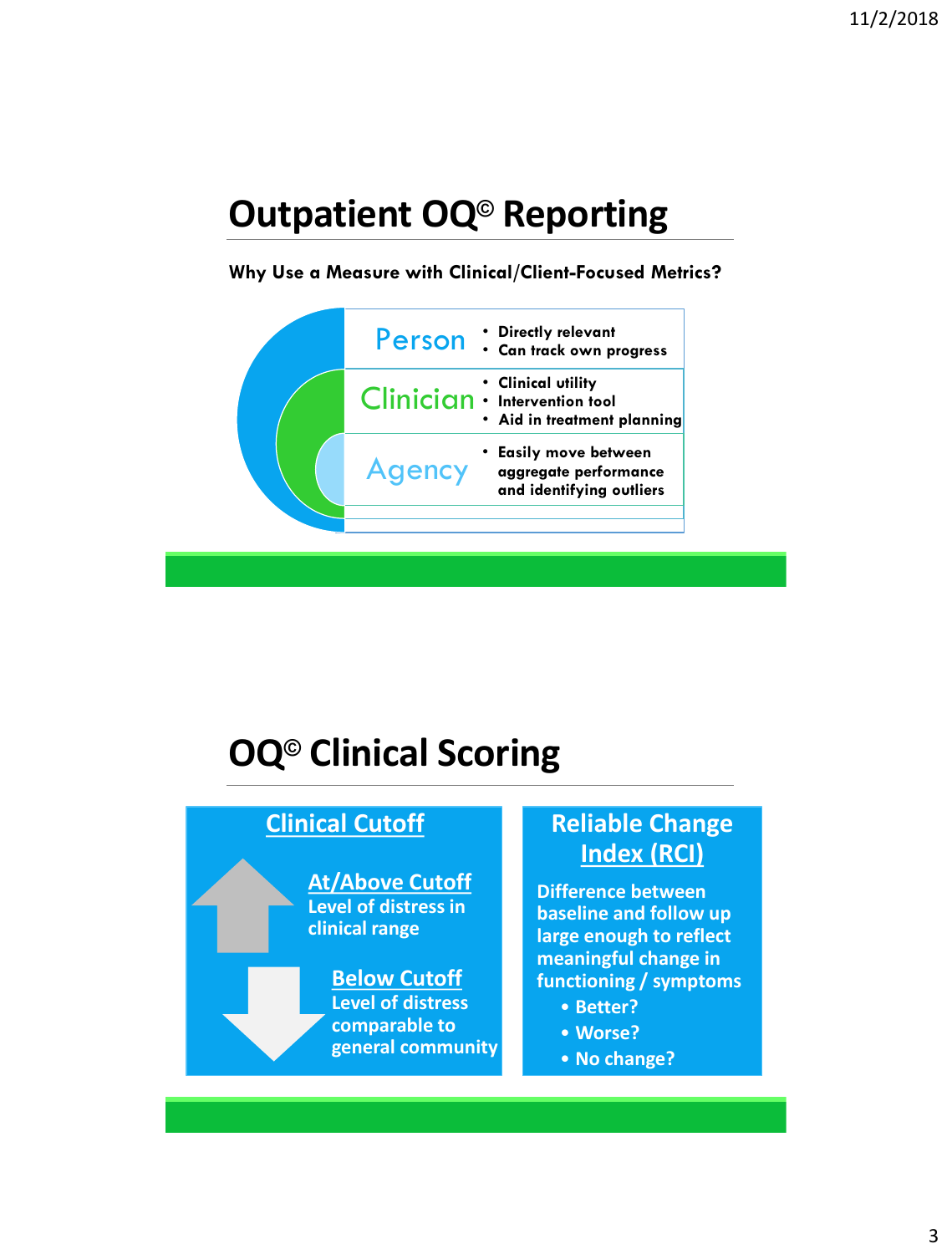#### **Overview: Outpatient Services**



**% Healthy/Improved on OQ at Follow Up Early Intervention Outpatient Programs FY 2016-17**

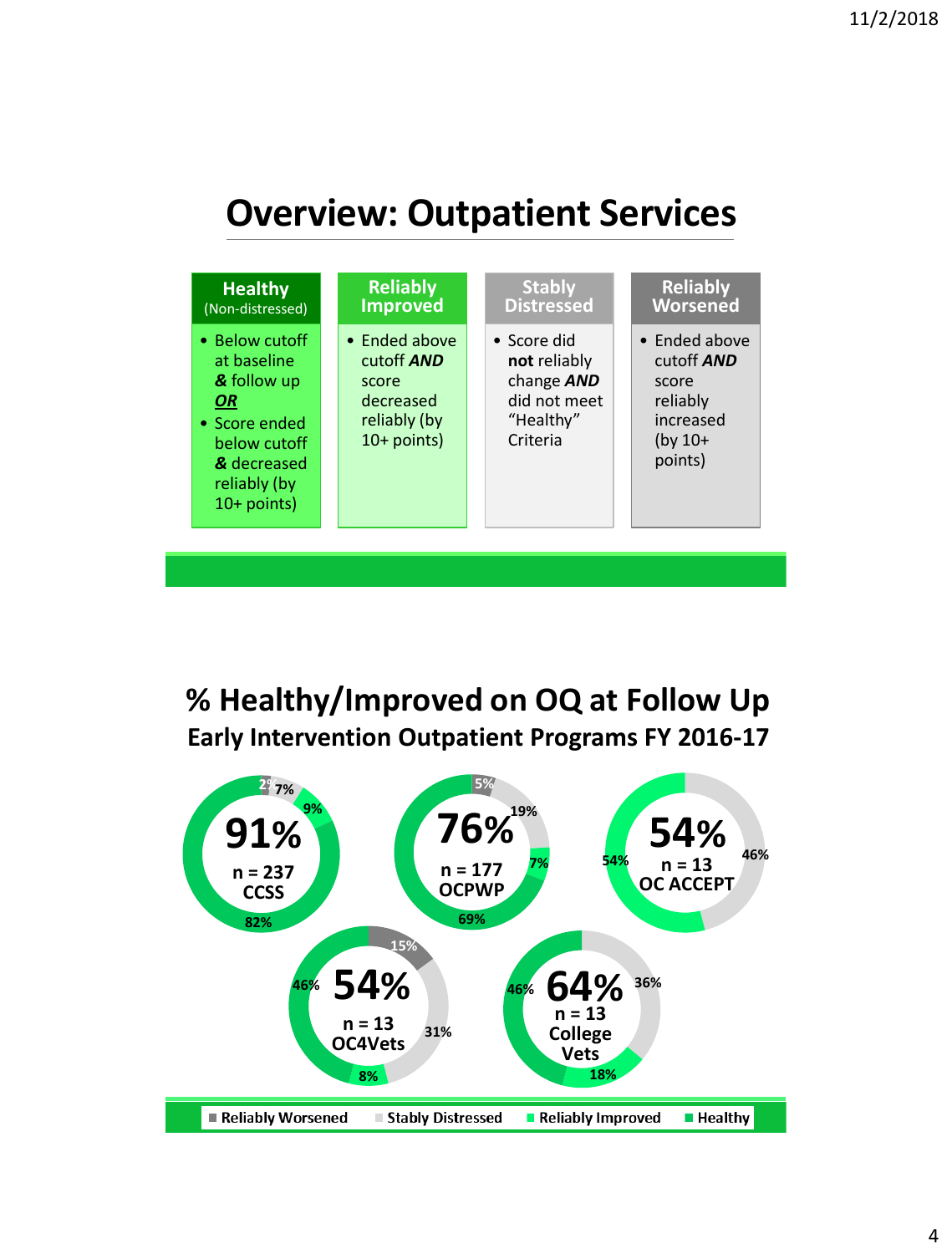#### **Early Intervention Outpatient**

| Program                                                           | <b>Children</b>                                                                   | TAY /<br><b>Adult</b> | <b>Older</b><br><b>Adults</b> | <b>Total</b> |
|-------------------------------------------------------------------|-----------------------------------------------------------------------------------|-----------------------|-------------------------------|--------------|
| <b>Survivor Support Services (pg</b><br>94)                       | closed groups = $94$ ; open groups = $59$<br>individual counseling services = 511 |                       |                               |              |
| <b>SFSC: BHS for Military</b><br><b>Families</b> (pg $101$ )      | families served = 277<br>referrals = $217$ , linkages = $106$                     |                       |                               |              |
| 1st Onset Psychiatric Illness<br>(pg 105)                         | $n = 82$ youth<br>$n = 336$ family                                                |                       |                               | 418          |
| <b>Early Intervention Services</b><br>for Older Adults $(pg 108)$ |                                                                                   |                       | 536                           | 536          |
| School-Based BHIS - Early<br><b>Intervention</b> (pg 112)         | 24                                                                                |                       |                               | 24           |
| School-Based MHS - Early<br>Intervention (pg 114)                 | 623                                                                               |                       |                               | 623          |

#### **Survivor Support Services**

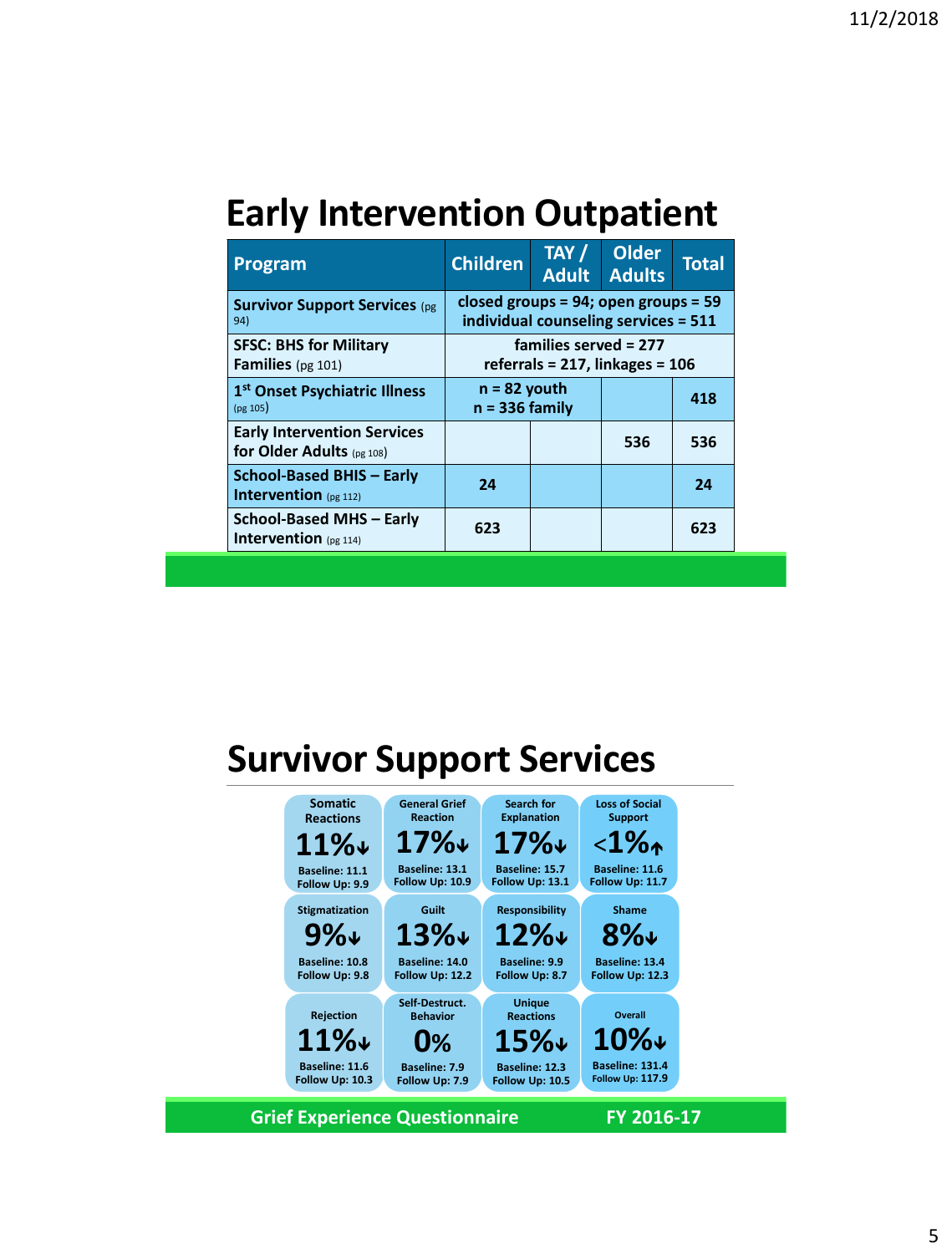# **SFSC - BHS for Military Families**



#### **First Onset of Psychiatric Illness (OC CREW)**

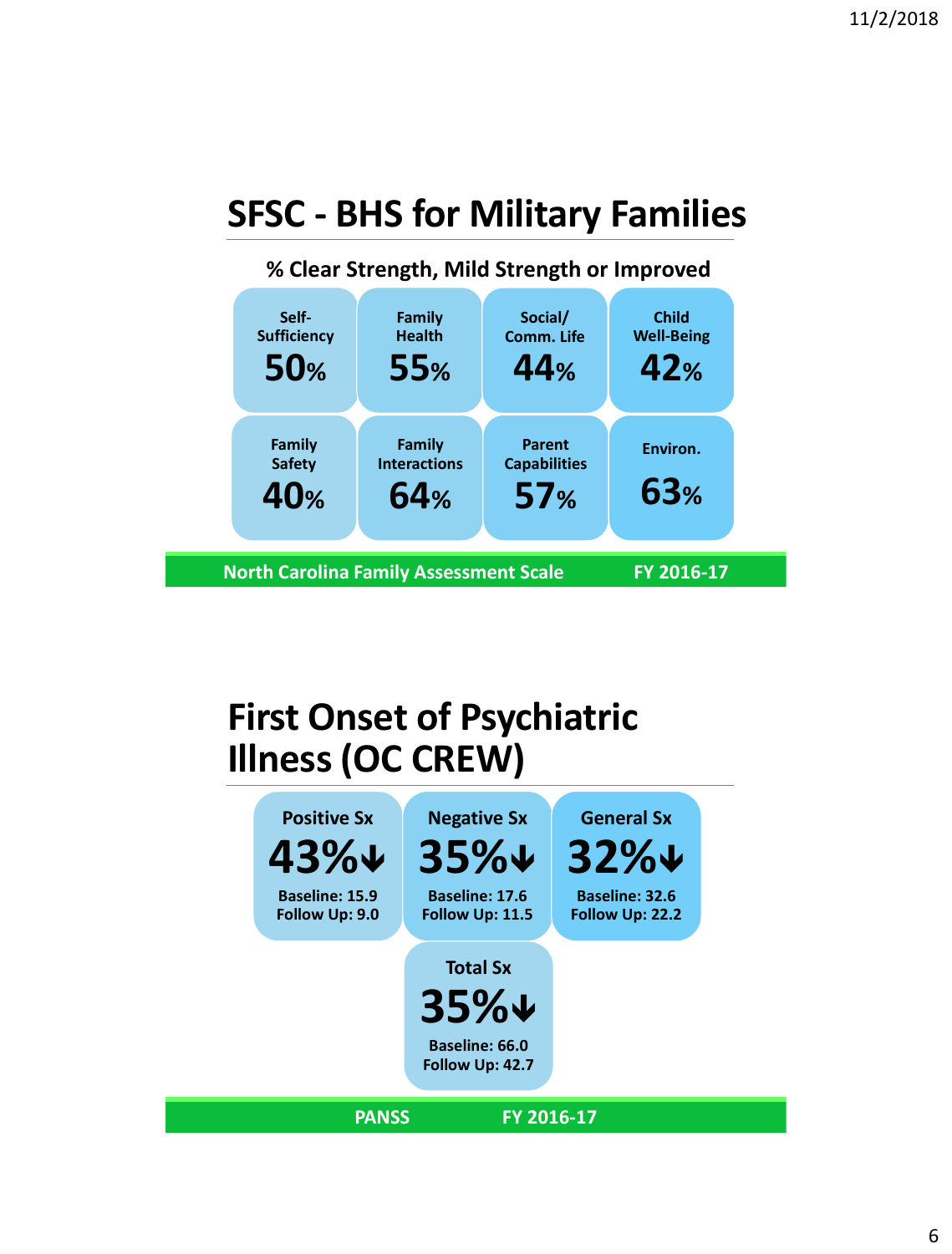# **Early Intervention Services for Older Adults (EISOA)**



**PANSS FY 2016-17**

# **SB BHIS – Early Intervention**

#### **Change in Target Behavior Problems**

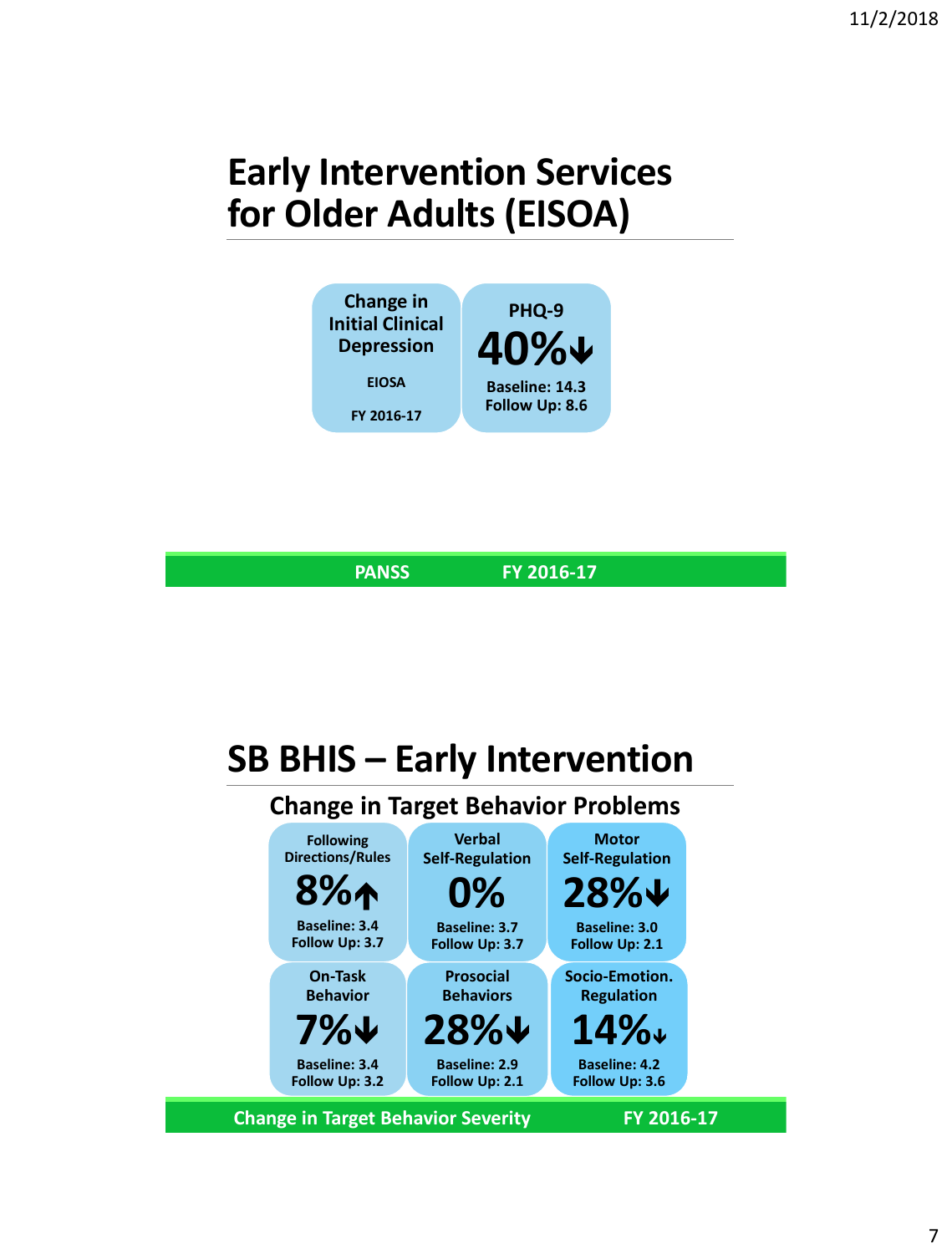#### **SB MHS – Early Intervention**



**FY 2016-17**

### *Outpatient Services: Clinic-Based MH*

**What?** Comprehensive outpatient services for individuals living with SED/SMI

**Who?** Older Adults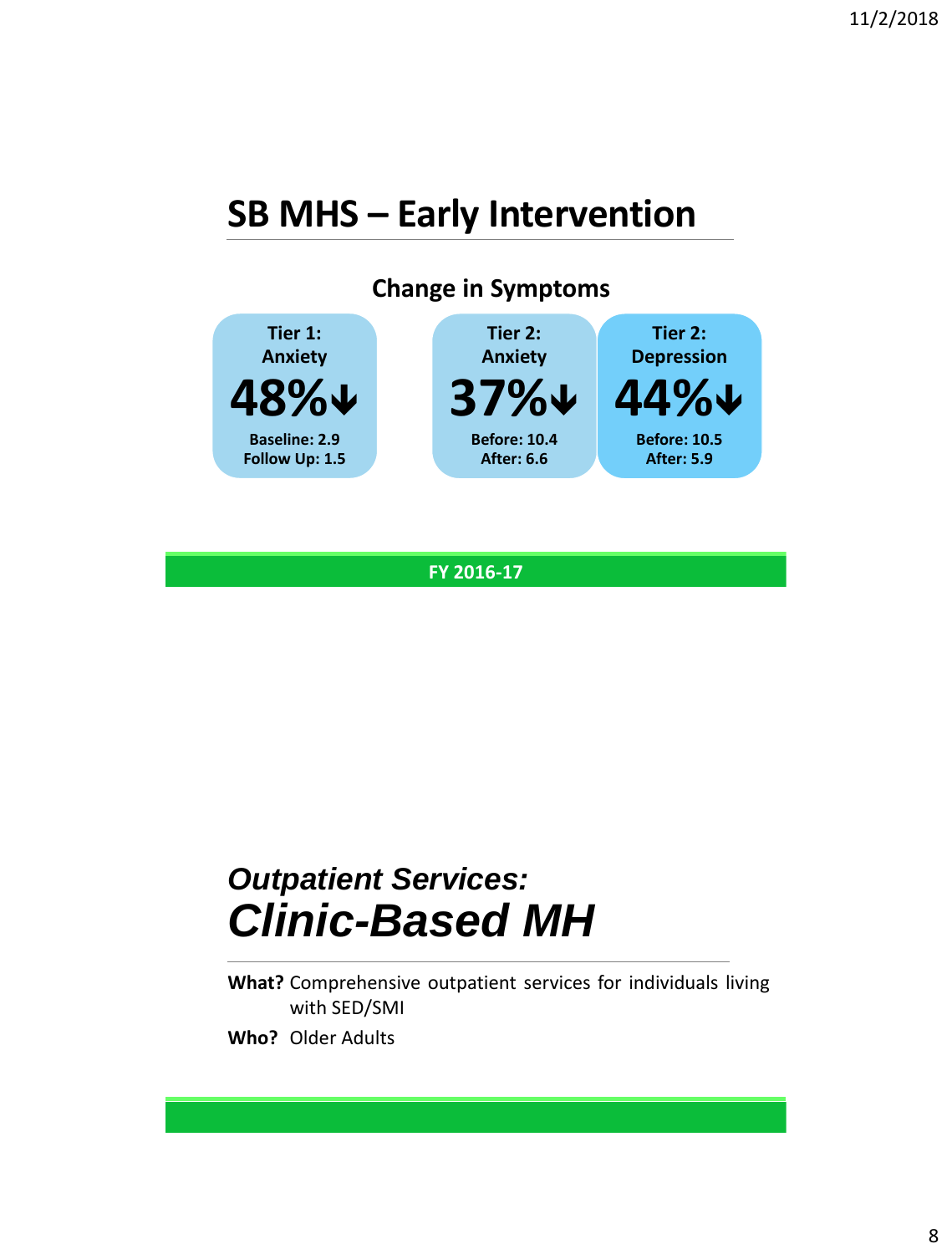## **Clinic-Based Outpatient MH**

| Program                              | <b>Children</b> | TAY /<br><b>Adult</b> | Older<br><b>Adults</b> | <b>Total</b> |
|--------------------------------------|-----------------|-----------------------|------------------------|--------------|
| <b>Older Adult Services</b> (pg 116) | <b>NA</b>       | <b>NA</b>             | 398                    | 398          |

#### **Older Adult Services**

#### **Nursing Assessments Older Adult Services - FY 2016-17**

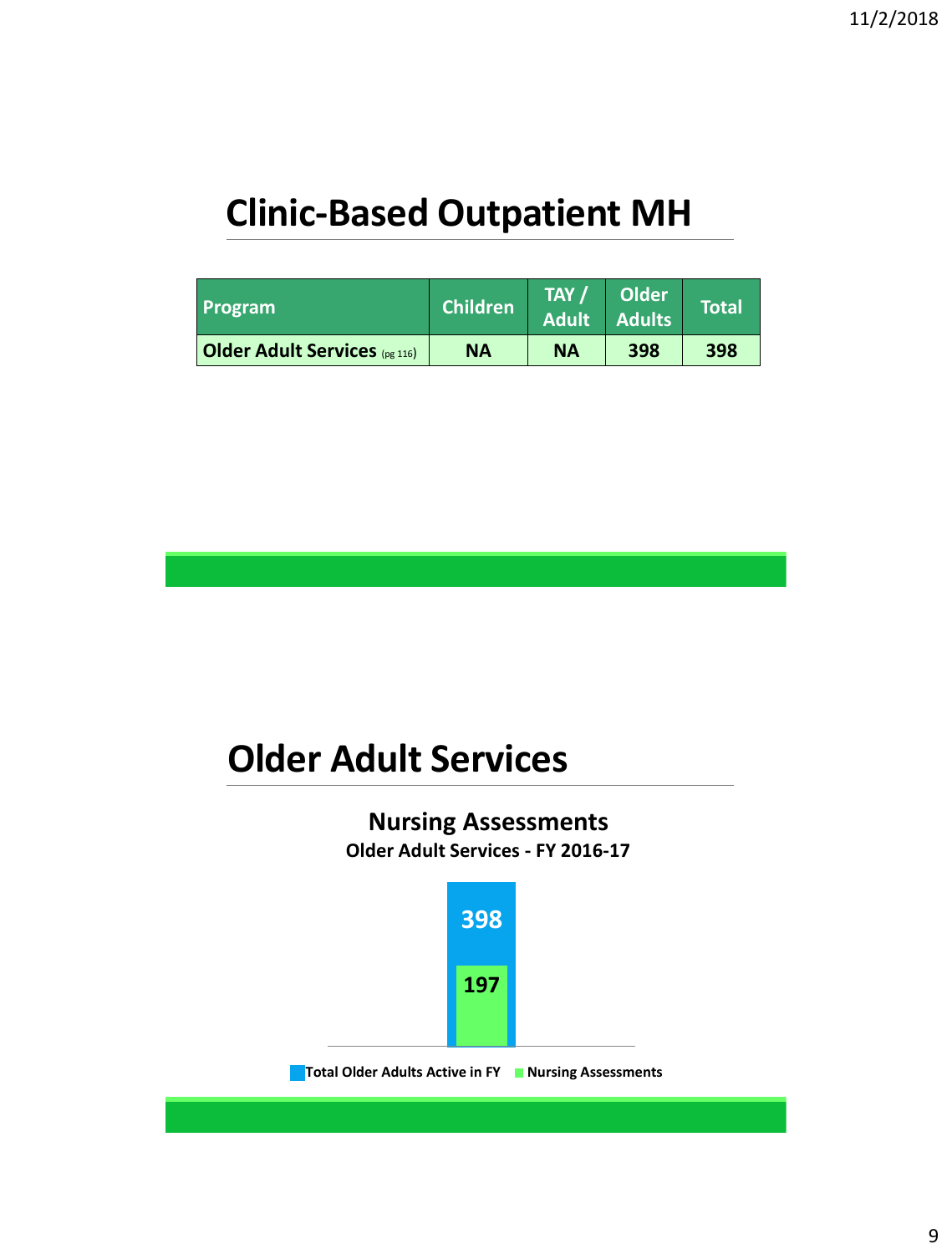# *Outpatient Services: Integrated Care*

**What?** Programs for individuals who have co-occurring chronic physical health conditions and SED/SMI.

**Who?** Youth, Adults/Older Adults

#### **Integrated Outpatient Care**

| Program                                                  | <b>Children</b> | <b>TAY</b> | Adults/<br><b>Older</b><br><b>Adults</b> | <b>Total</b> |
|----------------------------------------------------------|-----------------|------------|------------------------------------------|--------------|
| <b>CYBH Co-Occurring</b><br>Medical & MH Clinic (pg 119) | 218             | 131        |                                          | 349          |
| <b>Integrated Community</b><br><b>Services</b> (pg 122)  |                 | 467        |                                          | 467          |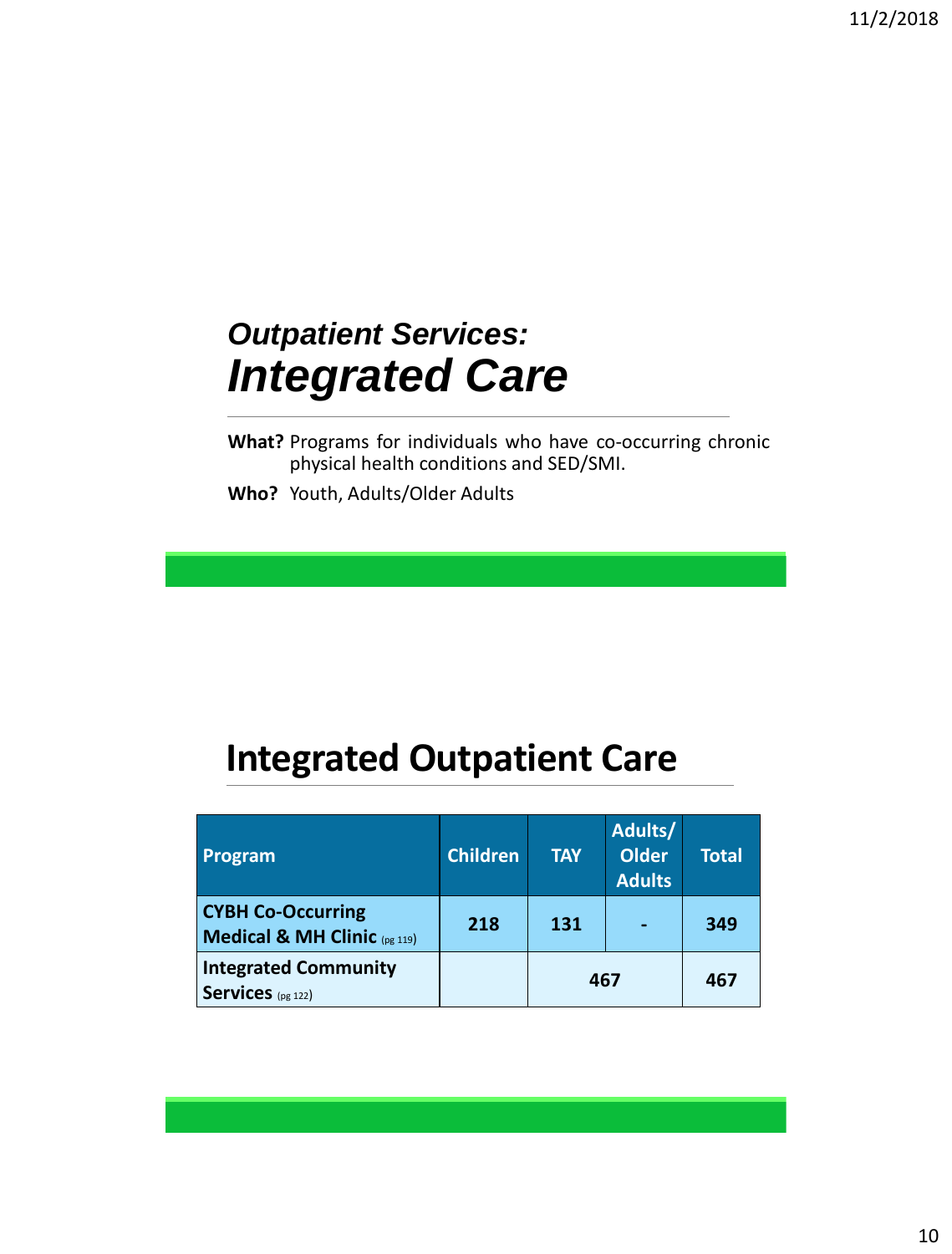### **Integrated Community Services**



## *Outpatient Services: Intensive Outpatient*

- **What?** Comprehensive and intensive field-based services for individuals living with SED or SMI.
- **Who?** Individuals of all ages who have the highest level of need among those served in BHS outpatient programs.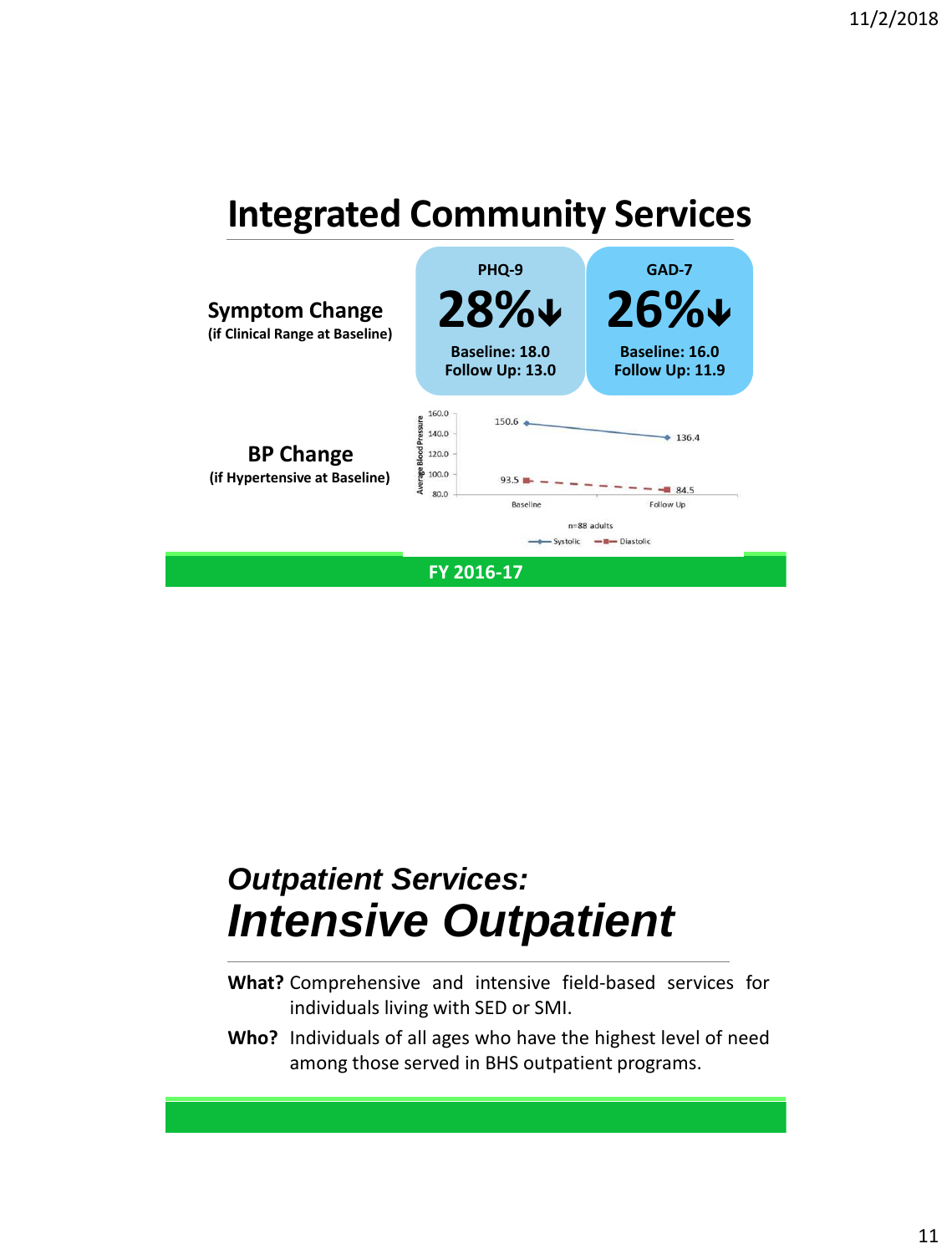#### **Intensive Outpatient**

| Program                                       | <b>Children</b> | <b>TAY</b> | <b>Adults</b> | <b>Older</b><br><b>Adults</b> | <b>Total</b>                            |
|-----------------------------------------------|-----------------|------------|---------------|-------------------------------|-----------------------------------------|
| $FSP$ <sub>(pg)</sub>                         | 339             | 759        | 1,156         | 223                           | 2,477                                   |
| $PACT_{(pg)}$                                 | 1               | 141        | 928           | 103                           | 1,173                                   |
| <b>Youth Core</b><br><b>Services</b> (pg 142) |                 |            |               |                               | 380<br>total since<br><b>March 2016</b> |

#### **Intensive Outpatient Reporting**

**How Do We Measure the Impact of FSP Services?**

- Compare **Year Prior to Enrollment** to **Post-Enrollment**
- Focus on effect size (i.e., **quantified "impact"**)
- Effect size answers the question:

#### *'How well did my intervention work?"*

- **None** no meaningful difference
- **Small** can be observed through careful analysis
- **Medium** change large enough to be seen by naked eye
- **Large** grossly perceptible or really, really obvious change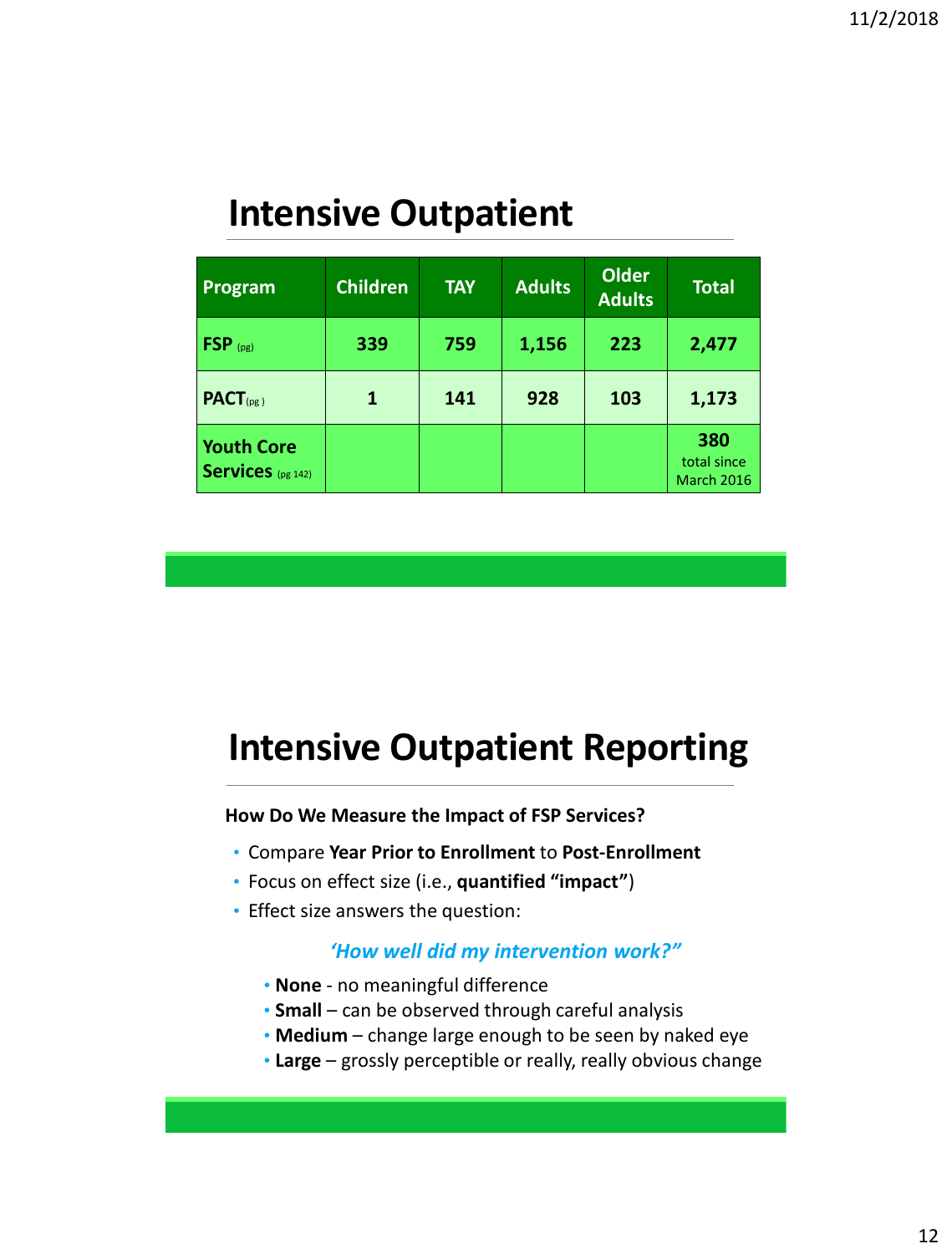

#### **FSPs: Impact on Days Homeless** Year Prior vs While Enrolled (FY 2016-17)

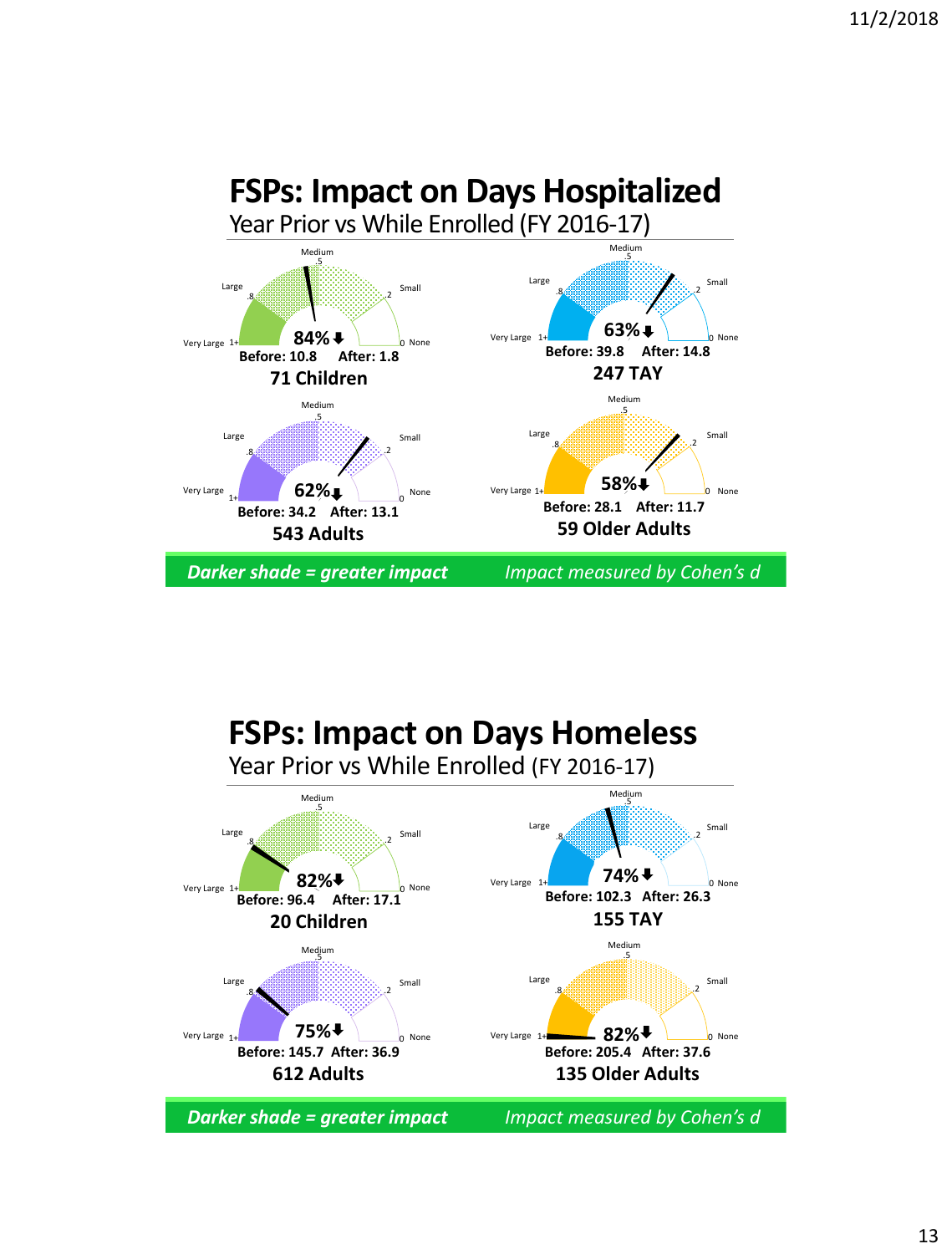#### **FSPs: Impact on Days Incarcerated**





#### **PACT: Impact on Days Hospitalized**



Year Prior vs While Enrolled (FY 2016-17)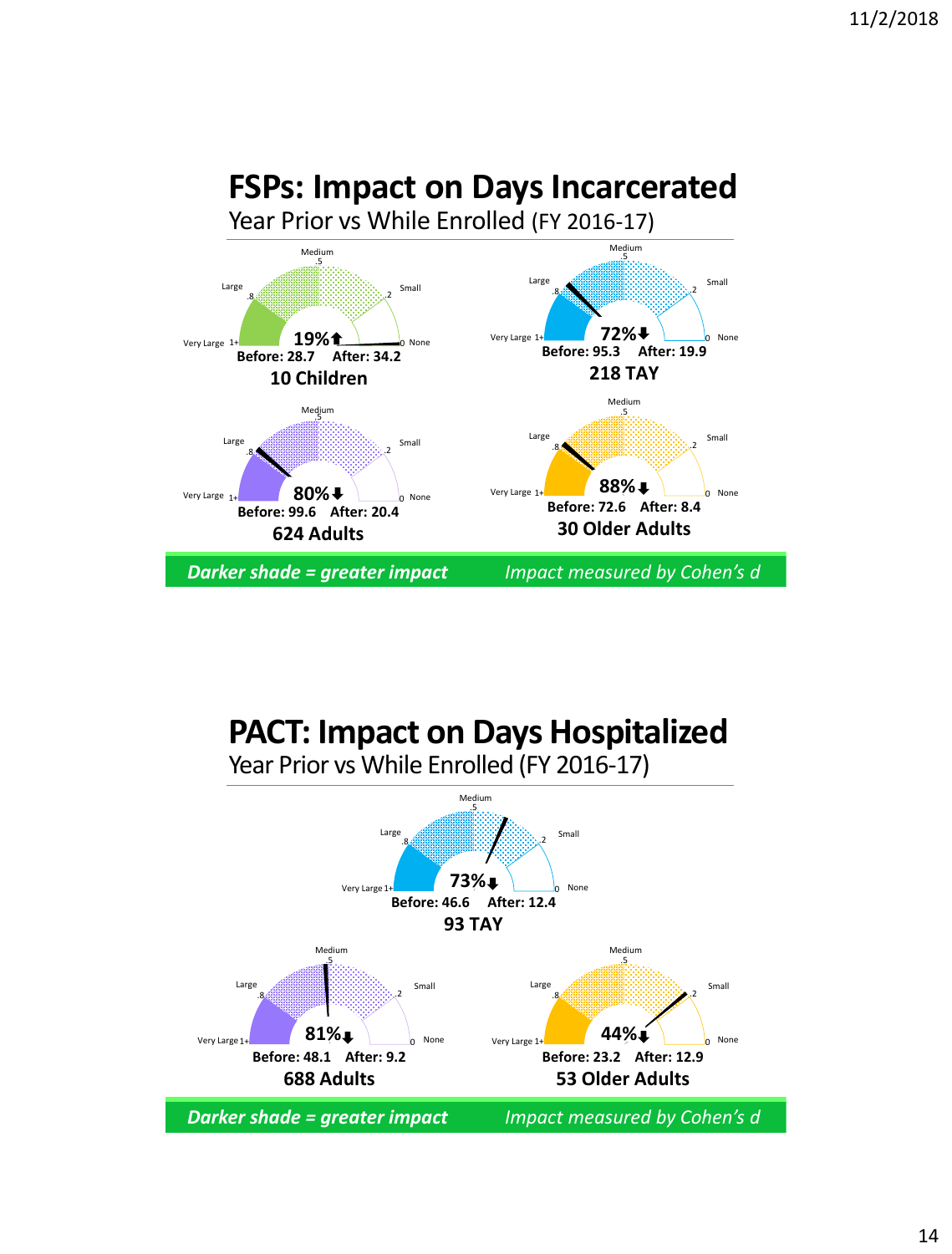#### **PACT: Impact on Days Homeless**



# **PACT: Impact on Days Incarcerated**



Year Prior vs While Enrolled (FY 2016-17)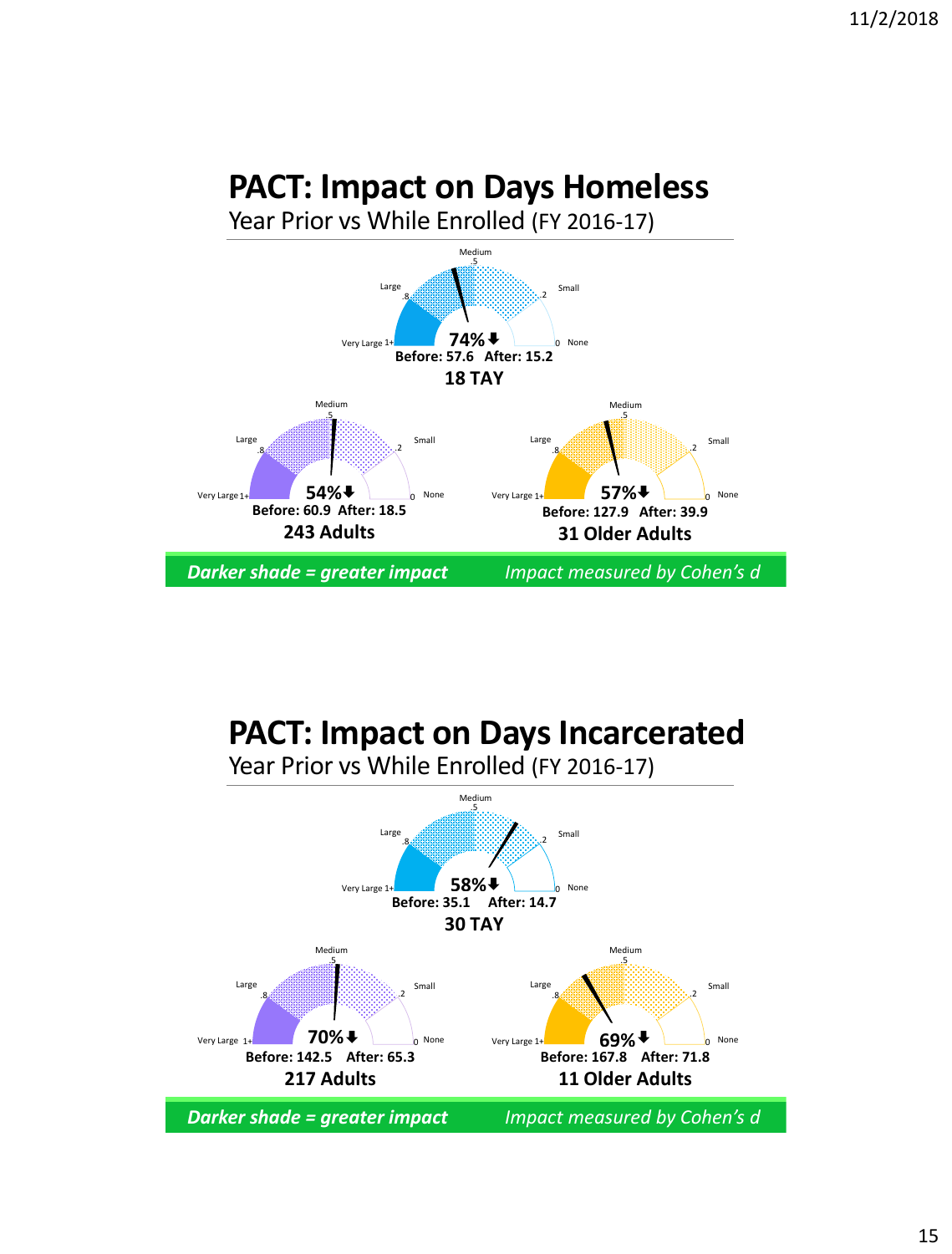# *Outpatient Services: Outpatient Recovery*

- **What?** Programs for those with SMI and/or a co-occurring substance use disorder who have made significant progress on their behavioral health recovery.
- **Who?** Adults who can benefit from ongoing support

#### **Outpatient Recovery**

| <b>Program</b>                                            | <b>Children</b><br>/ TAY | <b>Adult</b> | <b>Older</b><br><b>Adults</b> | <b>Total</b> |
|-----------------------------------------------------------|--------------------------|--------------|-------------------------------|--------------|
| <b>Recovery Centers &amp; Clinic</b><br>Services (pg 144) |                          | 2,146        |                               | 2,146        |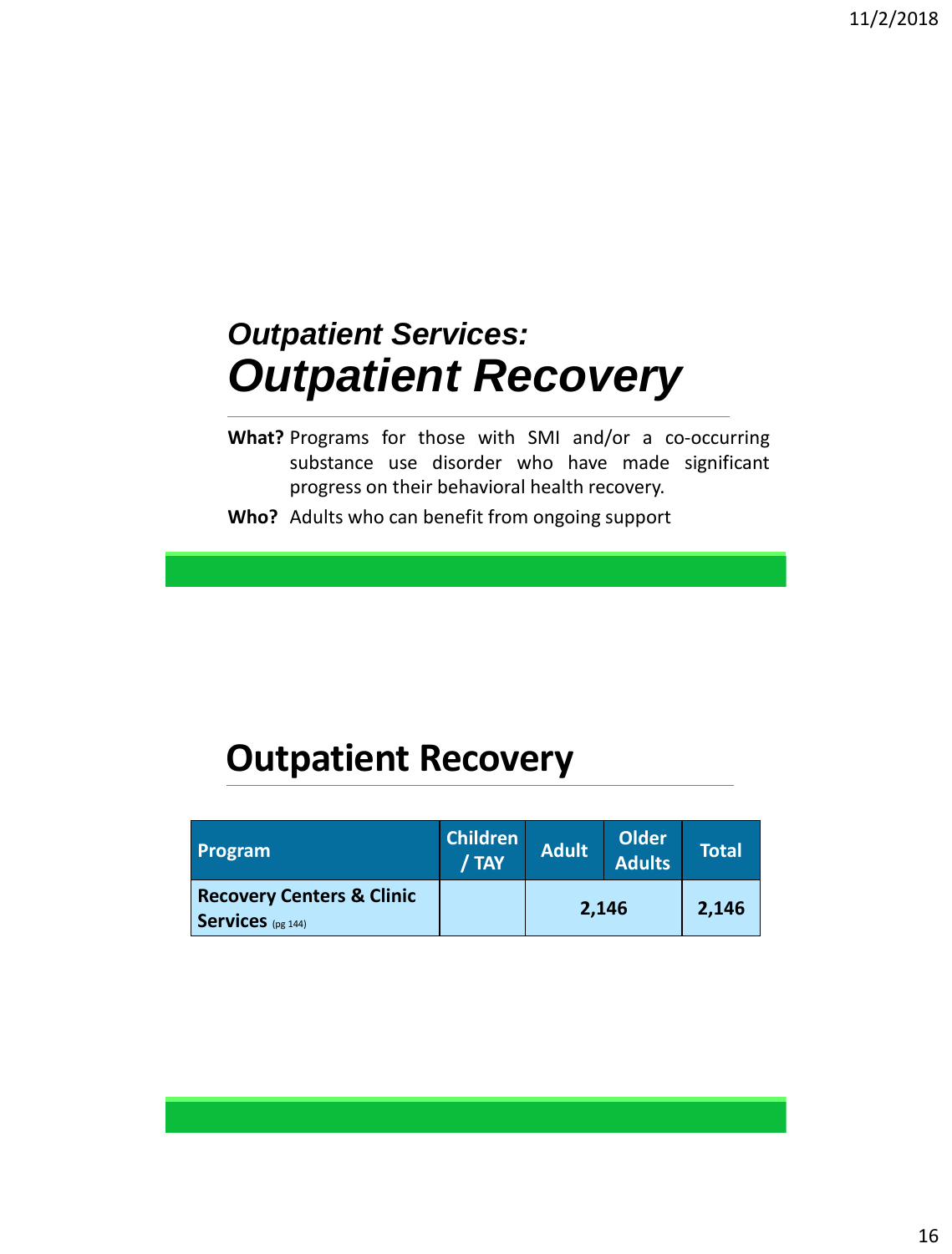

#### *Outpatient Services: Inter-Agency Collaborations*

- **What?** Programs for those living with mental health conditions and are receiving services across multiple agencies.
- **Who?** Individuals and their families referred by collaborating agencies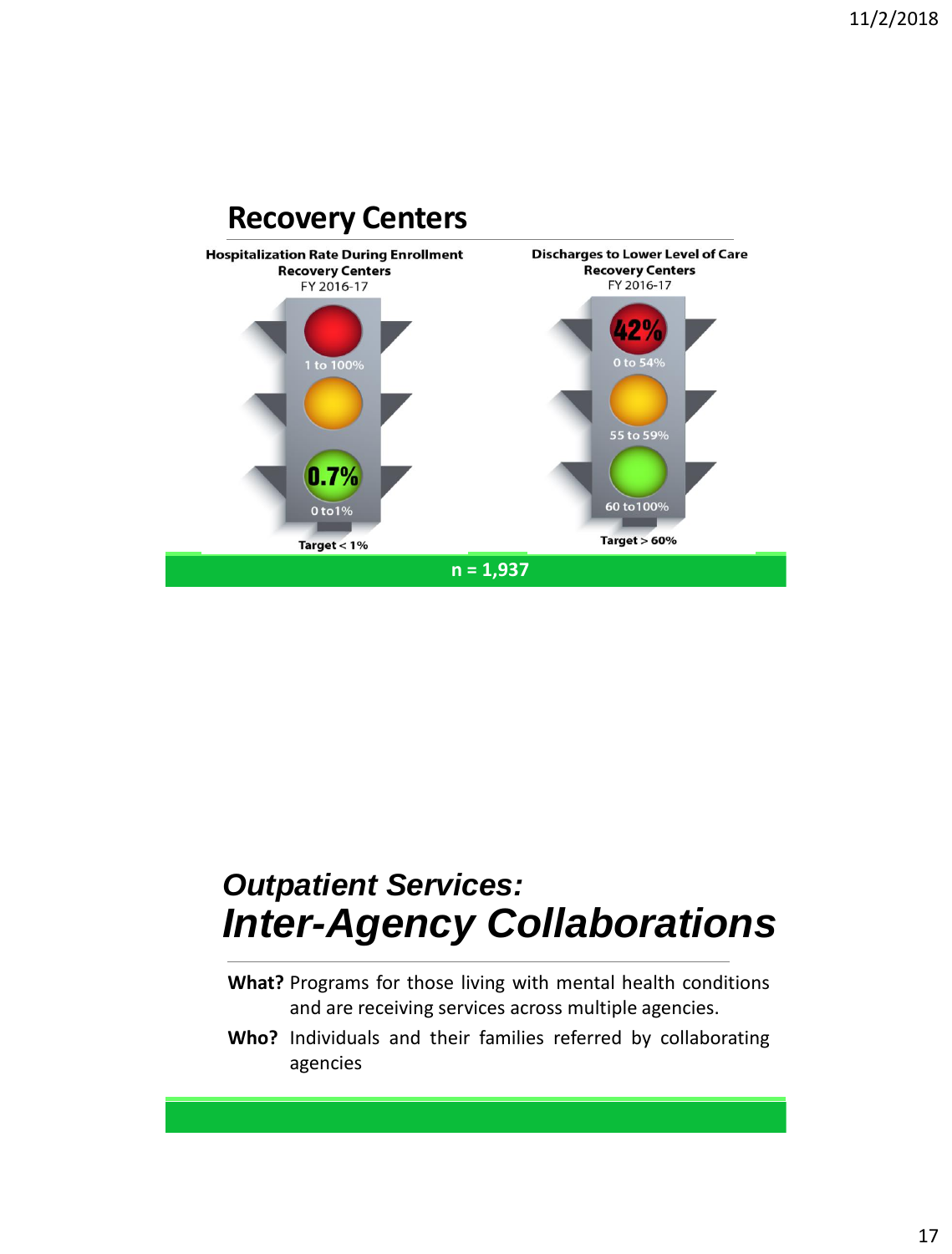#### **Inter-Agency Collaborations**

| Program                                                            | Children/<br><b>TAY</b> | <b>Adult</b> | <b>Older</b><br><b>Adults</b> | <b>Total</b> |
|--------------------------------------------------------------------|-------------------------|--------------|-------------------------------|--------------|
| <b>Mental Health Court -</b><br><b>Probation Services</b> (pg 146) |                         | 276          |                               | 276          |
| <b>Stress Free Families</b> (pg 149)                               | 147                     | 117          |                               | 264          |

#### **Mental Health Collaborative Court – Probation Services**

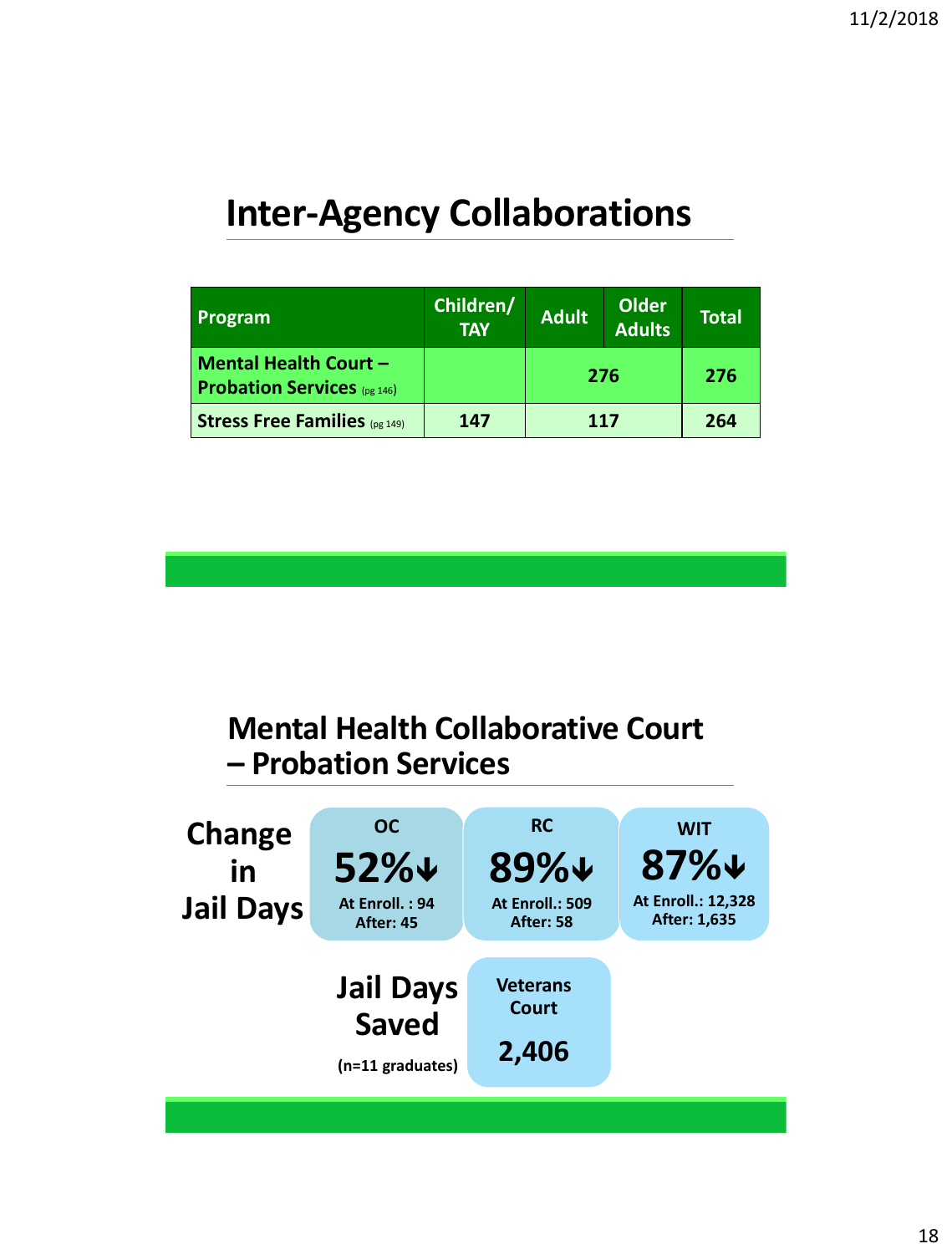#### **Stress Free Families**

#### **% Healthy/Improved on OQ at Follow Up FY 2016-17**



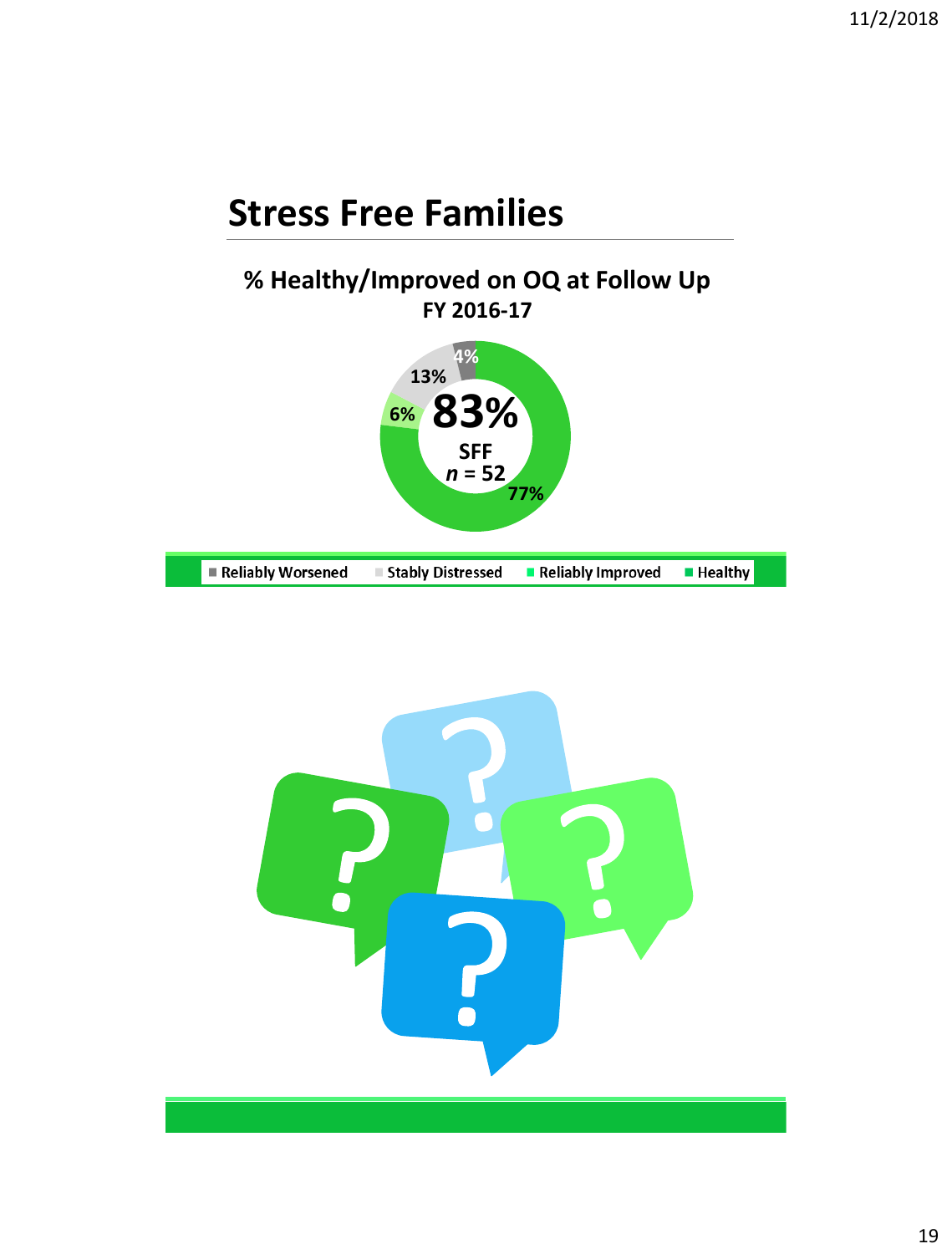# **Open Access:**

• **September 2018 Outcomes Follow Up**

**Sharon Ishikawa, Ph.D. MHSA Coordinator September 17, 2018**



#### **Recovery Open Access**

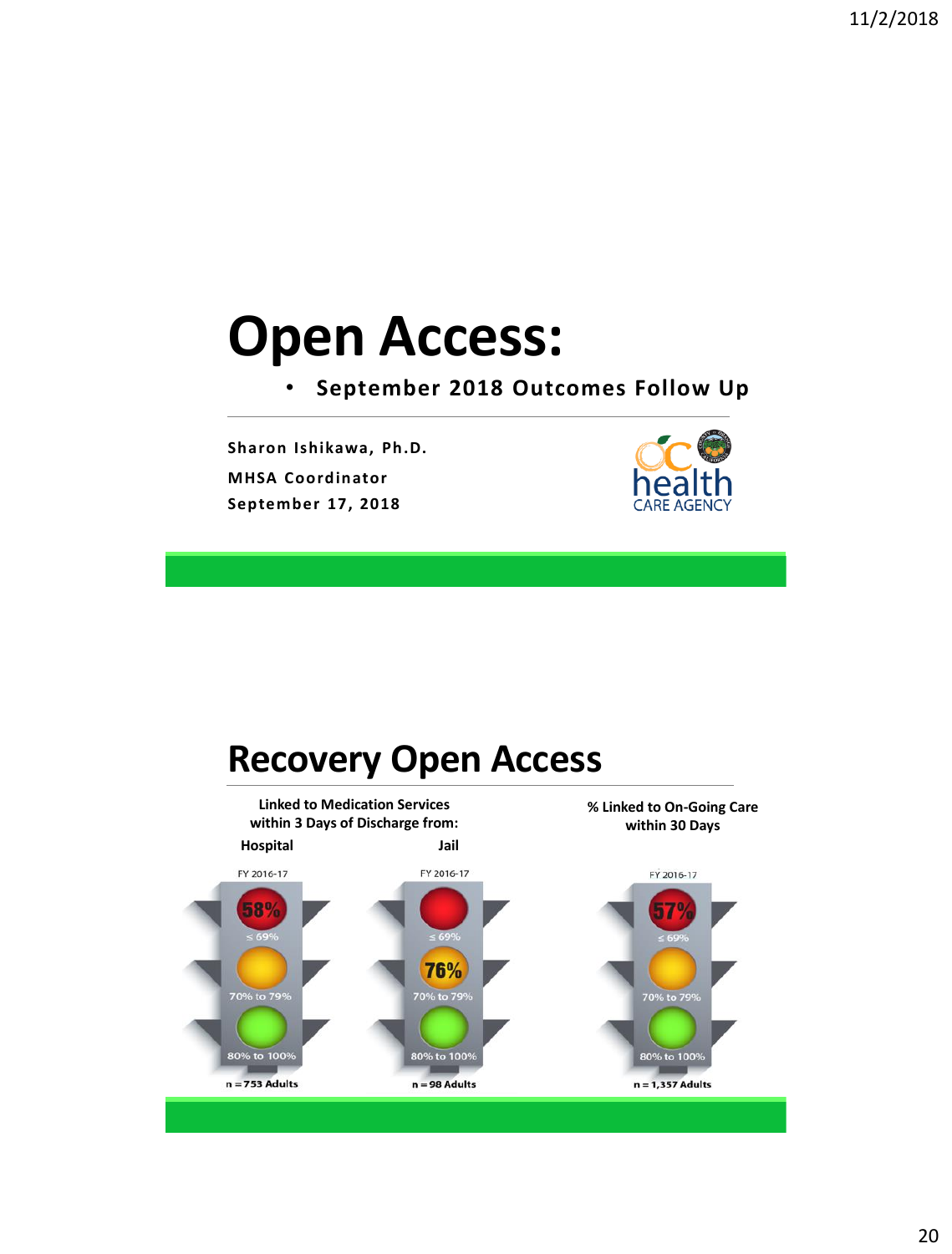#### **Recovery Open Access**



#### **Recovery Open Access**